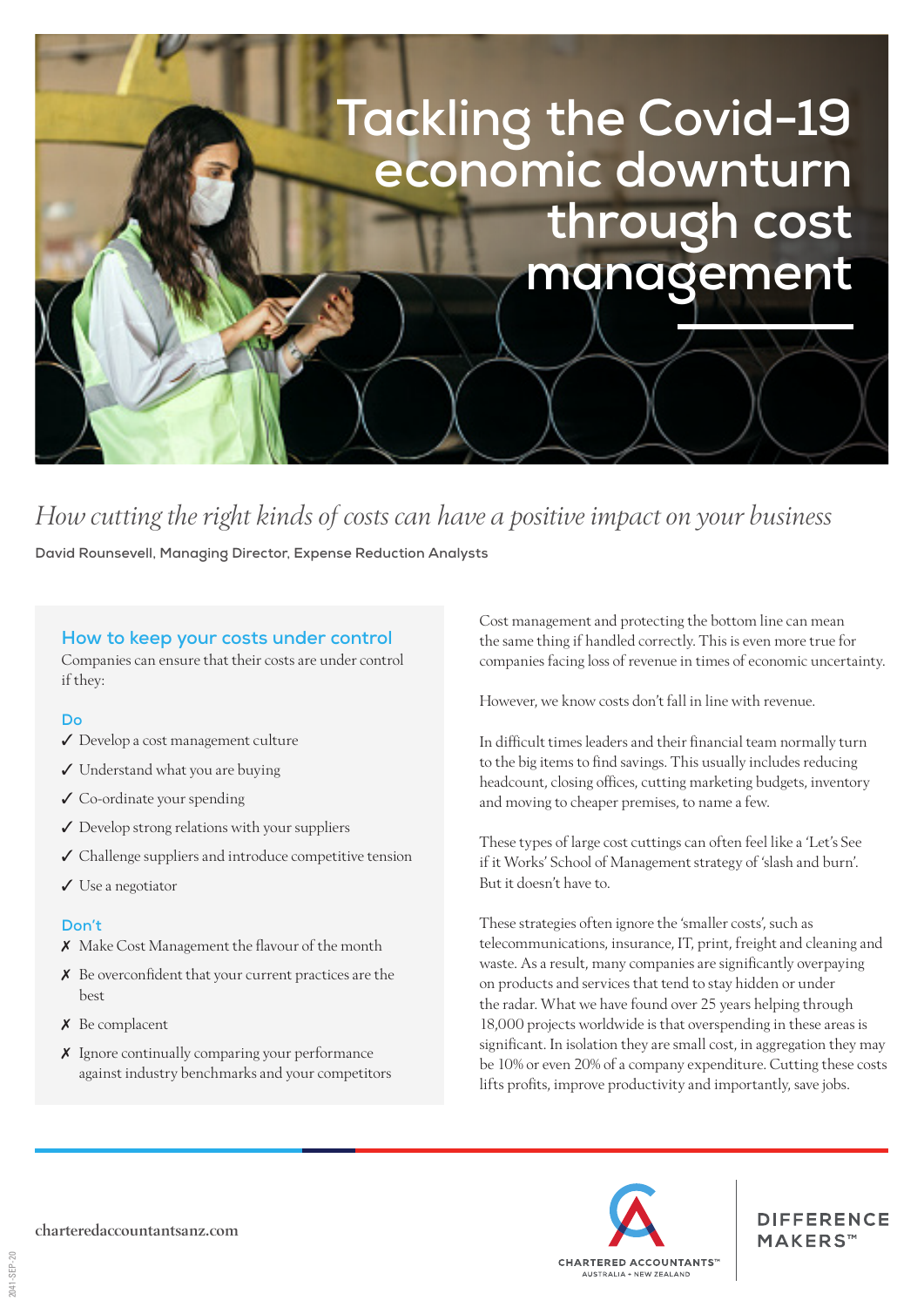And the resulting savings significantly add to the bottom line when hundreds of thousands, or millions, of expenditure dollars are involved.

We have learnt the reasons for these missed opportunities are many and varied. They include cost management, time management and lack of support by colleagues and staff. An executive who chooses to undertake a cost management program alone and without support is going to find themselves out on a limb and needing all the leadership skills they can muster to succeed.

So, how do businesses conduct a cost management program?

The three most common ways are:

- In house
- Outsource
- Combination of both.

For companies who can not tick all the boxes in the checklist, they usually choose an outsourcing approach. To do this there are a number of alternative strategies, including, employing skilled staff, working with suppliers or engaging a consultant.

Before a company embarks on any one of these strategies a cost benefit analysis is a useful exercise. A cost management exercise should not simply involve ticking the cost management program box. You first need to answer this question. Will the savings gained justify the costs involved in obtaining them?

# **Checklist: Are you managing your costs?**

If you can tick the following boxes, then you are a company that manages its costs well, or at least has the potential to do so.

- Dedicated ongoing time allocated to cost management
	- Cost management culture from the Boardroom to the office floor
- Internal expertise in a broad range of cost areas
- Robust systems in place
- The will and resources are in place
- Market knowledge of a wide range of costs.

# **Cutting costs? – Where do we start**

Before embarking on any one outsourcing solution, you will avoid some costly mistakes by following these tips.

#### **Specialist staff**

If you choose to engage specialist staff:

- 1 Test their skill, do they have the category and industry knowledge?
- 2 Can they demonstrate results with companies of your size and industry?
- 3 Is there a synergy with your company?

#### **Existing suppliers**

Before embarking on working with existing suppliers examine in detail:

- 1 Will their self interest be more important than the interest they have in your company's profitability?
- 2 Is their willingness motivated by a survival instinct, a 'hold at any cost mentality'?
- 3 Is this the best solution for you?

#### **Consultants**

Calling in a consultant is often seen as the most expedient option, but it doesn't always reap the results that you are seeking. Ask any prospective consultant:

- 1 Can they provide demonstrated savings in working with companies of your size and industry?
- 2 Do they operate on a fee-for-service or a success fee?
- 3 Are they completely independent from suppliers?
- 4 Is the fee paid on delivery of a report or, when you implement the strategy and prove the savings?

Cost management tends to be forgotten in boom times and revived when the economy turns down. Good cost management should span all seasons and all companies. Ensure that your company is good for all seasons by instigating an ongoing cost management program today.

As one leading economist said, 'If all companies paid serious attention and less lip service to cost management, then we'd all be in better shape'.

# **Your COVID-19 Resources hub**

This CA ANZ dedicated hub is regularly updated to ensure members are equipped to navigate the serious long-term economic and business impacts from this pandemic, including the latest updates on available government packages, guides for your practice or business and support to maintain your mental health and wellbeing.

**[Read more](https://www.charteredaccountantsanz.com/news-and-analysis/news/covid19-updates)**